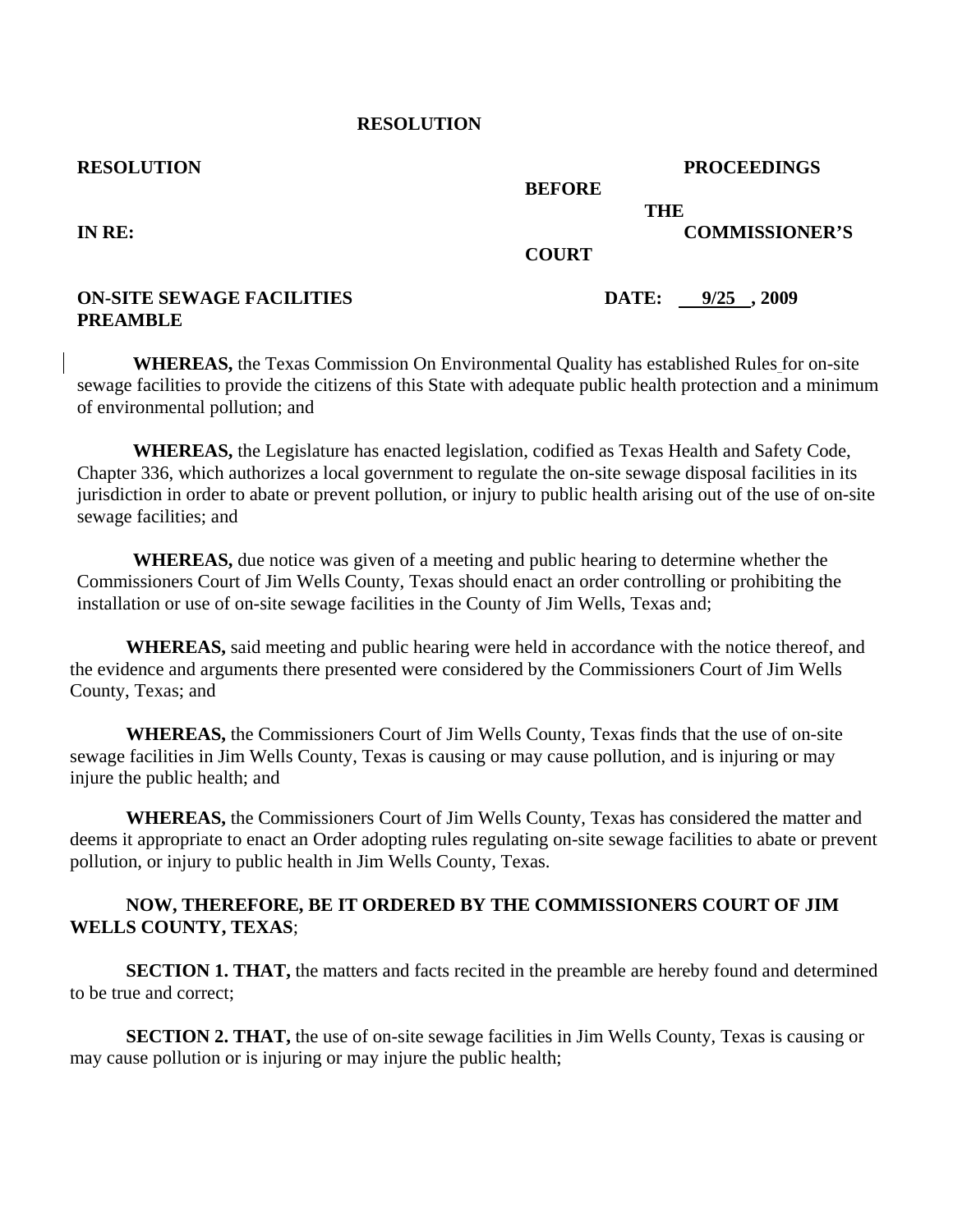**SECTION 3. THAT**, an Order for Jim Wells County, Texas be Adopted entitled "On-site Sewage Disposal" which shall read as follows:

# **ON-SITE SEWAGE DISPOSAL ORDER**

## **SECTION 4 CONFLICTS**.

All Orders or parts of the Orders of Jim Wells County, Texas not consistent with or in conflict with the provisions of this Order are hereby repealed.

# **SECTION 5. ADOPTING CHAPTER 366.**

The County of Jim Wells County, Texas clearly understands the technical criteria, legal requirements, and administrative procedures and duties associated with regulating on-site sewage facilities, does adopt and will fully enforce Chapter 366 of the Texas Health and Safety Code and Chapters 7 and 37 of the Texas Water Code (TWC) and associated Rules referenced in Section 8 of this Order.

# **SECTION 6. AREA OF JURISDICTION.**

(a) The Rules shall apply to all the areas lying in Jim Wells County, Texas, except for the area regulated under an existing Rule and the areas within incorporated cities.

(b) These Rules shall apply to those incorporated cities or towns that have executed intergovernmental contracts with Jim Wells County, Texas.

# **SECTION 7. ON-SITE SEWAGE FACILITY RULES.**

Any Structure discharging sewage into an on-site sewage facility within the jurisdictional area of Jim Wells County, Texas must comply with the Rules adopted in Section 8 of this Order.

### **SECTION 8. ON-SITE SEWAGE FACILITY RULES ADOPTED**.

The Rules, Title 30 Texas Administrative Code (TAC) Chapter 285 and Chapter 30, attached here to, promulgated by the Texas Commission On Environmental Quality for on-site sewage systems are hereby adopted and all officials and employees of Jim Wells County, Texas having duties under said Rules are Authorized to perform such duties as are required of them under said rules.

### **SECTION 9. INCORPORATED BY REFERENCE.**

The Rules, 30 TAC Chapters 30 and 285, and all future amendments and revisions thereto are incorporated by reference and are thus made a part of these Rules. A copy of the current rules are attached as Appendix 1.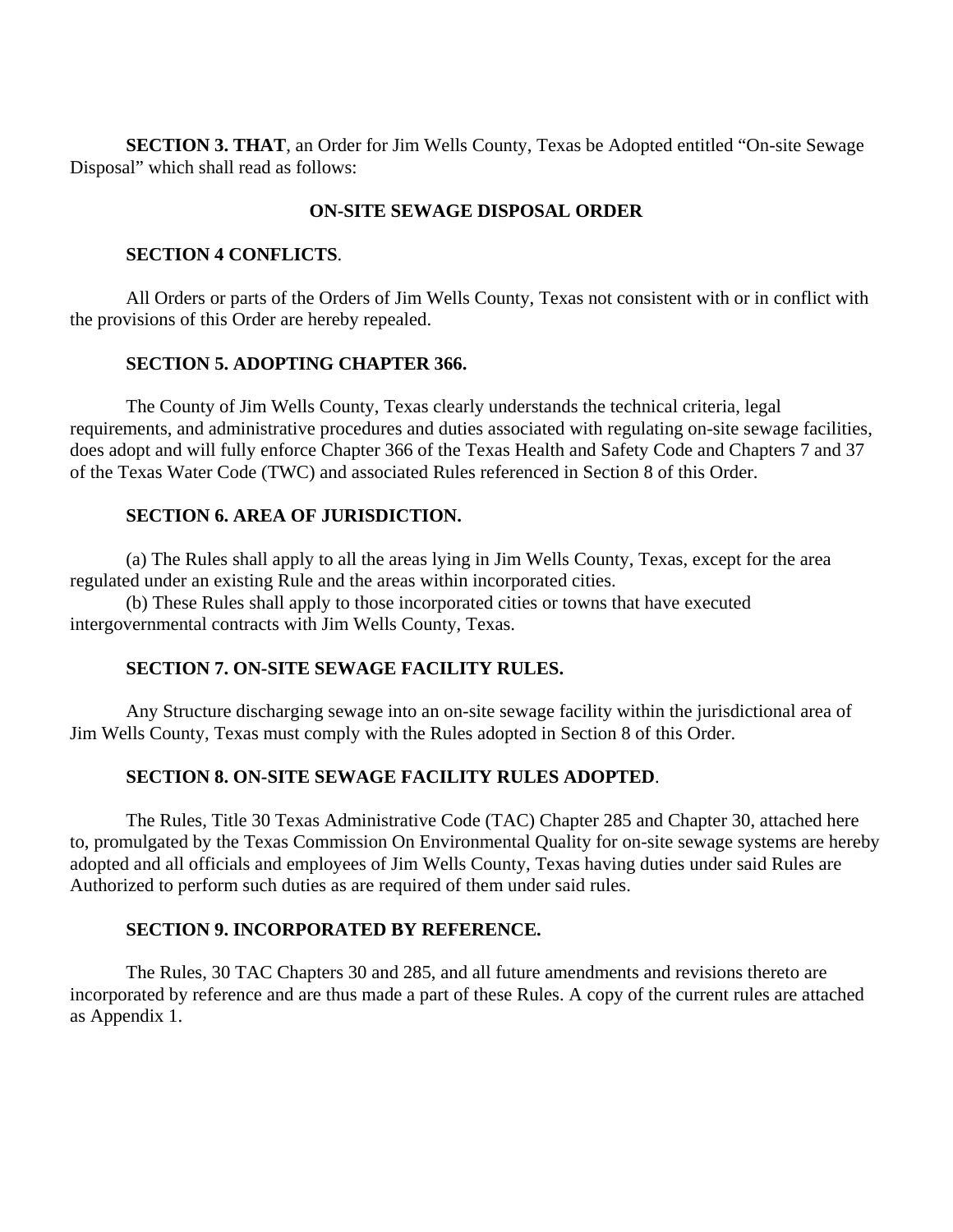### **SECTION 10. AMENDMENTS**.

The County of Jim Wells, Texas wishing to adopt more stringent rules for its On-Site Sewage Facility Order understands that the more stringent conflicting local Rule shall take precedence over the corresponding Texas Commission On Environmental Quality requirements if local rules provide greater public health and safety protection. Listed below are more stringent Rules adopted by Jim Wells County, Texas:

*(a) A permit will be required for all on-site sewage facilities regardless of the acreage; and (b) Only a licensed installer may install on-site sewage facilities.*

# **SECTION 11. DUTIES AND POWERS.**

The Jim Wells County Safety Department Inspector(s) of Jim Wells County, Texas are herewith declared the Designated Representative for the enforcement of these Rules within its jurisdictional area. The appointed individual(s) must be approved and certified by the Texas Commission On Environmental Quality before assuming the duties and responsibilities of the Designated Representative of Jim Wells County, Texas.

# **SECTION 12**. **COLLECTION OF FEES:**

All fees collected for permits and/or inspections shall be made payable to the *Jim Wells County On-Site Sewage Facility* and submitted to the Jim Wells County Safety Department.

# **SECTION 13. APPEALS.**

Persons aggrieved by an action or decision of the Designated Representative may appeal such action or decision to the Commissioners Court of Jim Wells County, Texas.

### **SECTION 14. PENALTIES.**

The order adopts and incorporates all applicable penalty provisions related to On-site sewage facilities including, but not limited to those found in Chapter 366 and 341 of the Texas Health and Safety Code, Chapters 7, 26 and 37 of the Texas Water Code and 30 TAC Chapters 30 and 285.

### **SECTION 15. SEVERABILITY**.

It is hereby declared to be the intention of the Commissioners Court of Jim Wells County, Texas that the phrases, clauses, sentences, paragraphs, and section of this Order are severable, and if a phrase, clause, sentence, paragraph, or section of this Order should be declared unconstitutional by the valid judgement or decree of any court of competent jurisdiction, such unconstitutionality shall not affect any of the remaining phrases, clauses, sentences, paragraphs, or sections of this Order, since the same would have been enacted by the Commissioners Court without incorporation in this Order of such unconstitutional phrase, clause, sentence, paragraph, or section.